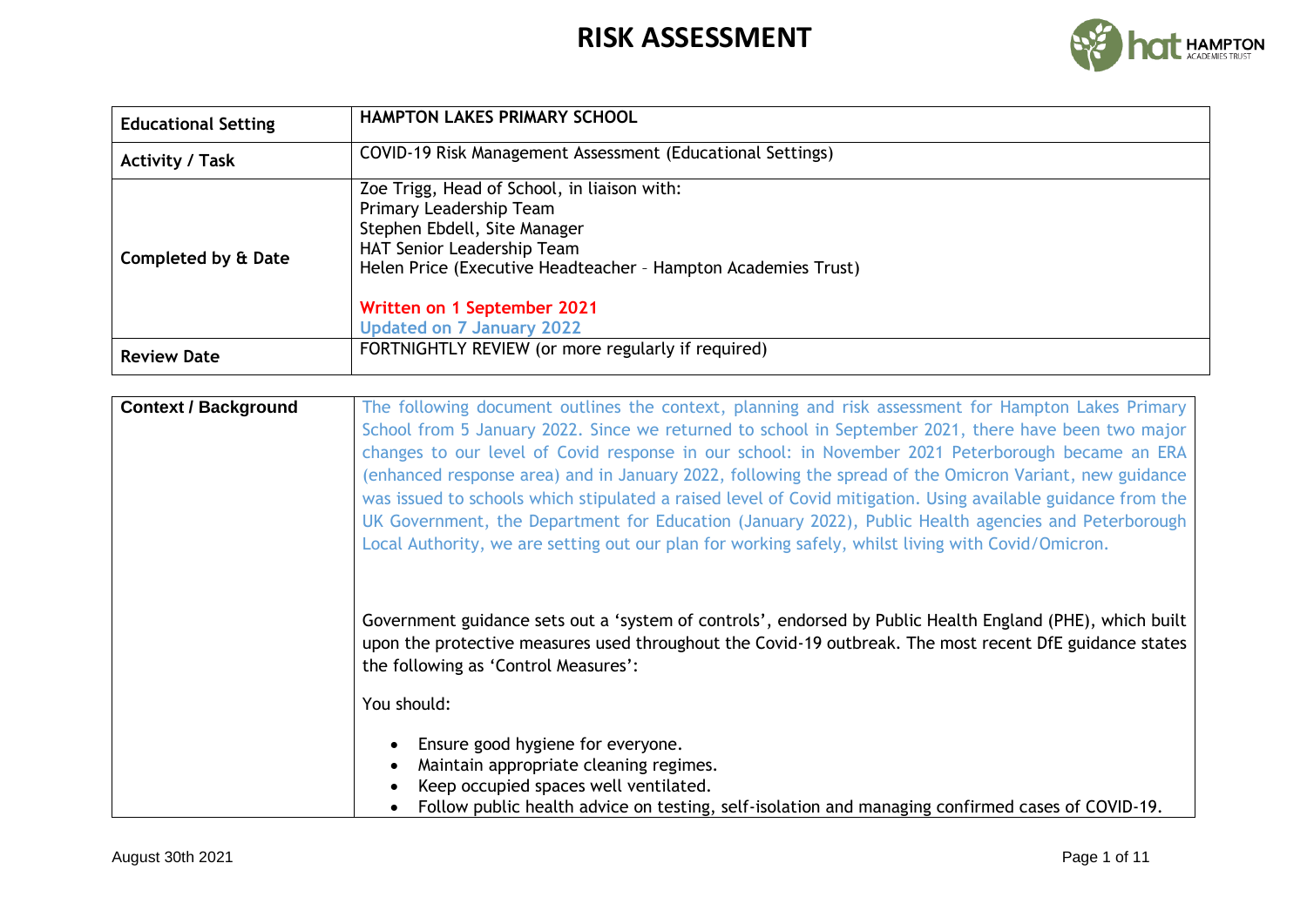

|                         | https://www.gov.uk/government/publications/actions-for-schools-during-the-coronavirus-outbreak/schools-covid-19-                                                                                                                                                                                                                                                                                                                                                                                                                                                                                                                                                                                                                             |
|-------------------------|----------------------------------------------------------------------------------------------------------------------------------------------------------------------------------------------------------------------------------------------------------------------------------------------------------------------------------------------------------------------------------------------------------------------------------------------------------------------------------------------------------------------------------------------------------------------------------------------------------------------------------------------------------------------------------------------------------------------------------------------|
|                         | operational-guidance                                                                                                                                                                                                                                                                                                                                                                                                                                                                                                                                                                                                                                                                                                                         |
|                         |                                                                                                                                                                                                                                                                                                                                                                                                                                                                                                                                                                                                                                                                                                                                              |
|                         |                                                                                                                                                                                                                                                                                                                                                                                                                                                                                                                                                                                                                                                                                                                                              |
|                         | The way in which this 'system of controls' and series of protective measures will be implemented is set out                                                                                                                                                                                                                                                                                                                                                                                                                                                                                                                                                                                                                                  |
|                         | throughout this document.                                                                                                                                                                                                                                                                                                                                                                                                                                                                                                                                                                                                                                                                                                                    |
|                         | Please read in conjunction with The HAT Outbreak Management Plan and the HAT Roadmap to Recovery.                                                                                                                                                                                                                                                                                                                                                                                                                                                                                                                                                                                                                                            |
| Our plan for reopening: | Practical steps to reduce risk                                                                                                                                                                                                                                                                                                                                                                                                                                                                                                                                                                                                                                                                                                               |
| the HAT way             | Whilst we are aiming to return to a more normal position, we have learnt a great deal over the last 18<br>months and will carry forward some of the measures we put in place as the new routines for the school and<br>comply with latest guidance.<br>These include:                                                                                                                                                                                                                                                                                                                                                                                                                                                                        |
|                         | <b>Good hygiene for everyone</b>                                                                                                                                                                                                                                                                                                                                                                                                                                                                                                                                                                                                                                                                                                             |
|                         | Ensuring regular handwashing, and/or use of hand sanitiser regularly throughout the day (on arrival at<br>$\bullet$<br>school, before and after playtimes, before and after lunchtimes, when handling or consuming food,<br>before and after using the toilet etc.).<br>Encouraging good respiratory hygiene in children and staff, and ensuring bins are emptied regularly.<br>$\bullet$<br>Ensuring toilet facilities are cleaned regularly throughout the day, bins are emptied and communal<br>$\bullet$<br>facilities (e.g. the staff room) are cleaned regularly too.<br>Ensuring the seating and tables in the hall are cleaned after each sitting.<br>An isolation area will be set up for suspected cases of Covid-19.<br>$\bullet$ |
|                         | Maintaining appropriate cleaning regimes<br>Each classroom and shared area will continue to have their own designated cleaning station and first<br>aid kit.<br>A cleaning team will continue to come onsite for 1.5 hours a day over the lunchtime period.<br>$\bullet$<br>Ensuring push plates and handles on closed doors are cleaned throughout the day.<br>$\bullet$<br>Hand gel kept near shared equipment, such as MFD printers/copiers<br>$\bullet$<br>Keeping spaces well ventilated<br>Ensuring classroom doors and windows are kept open.                                                                                                                                                                                         |
|                         | Following public health advice on testing, self isolation and managing confirmed cases of Covid-19                                                                                                                                                                                                                                                                                                                                                                                                                                                                                                                                                                                                                                           |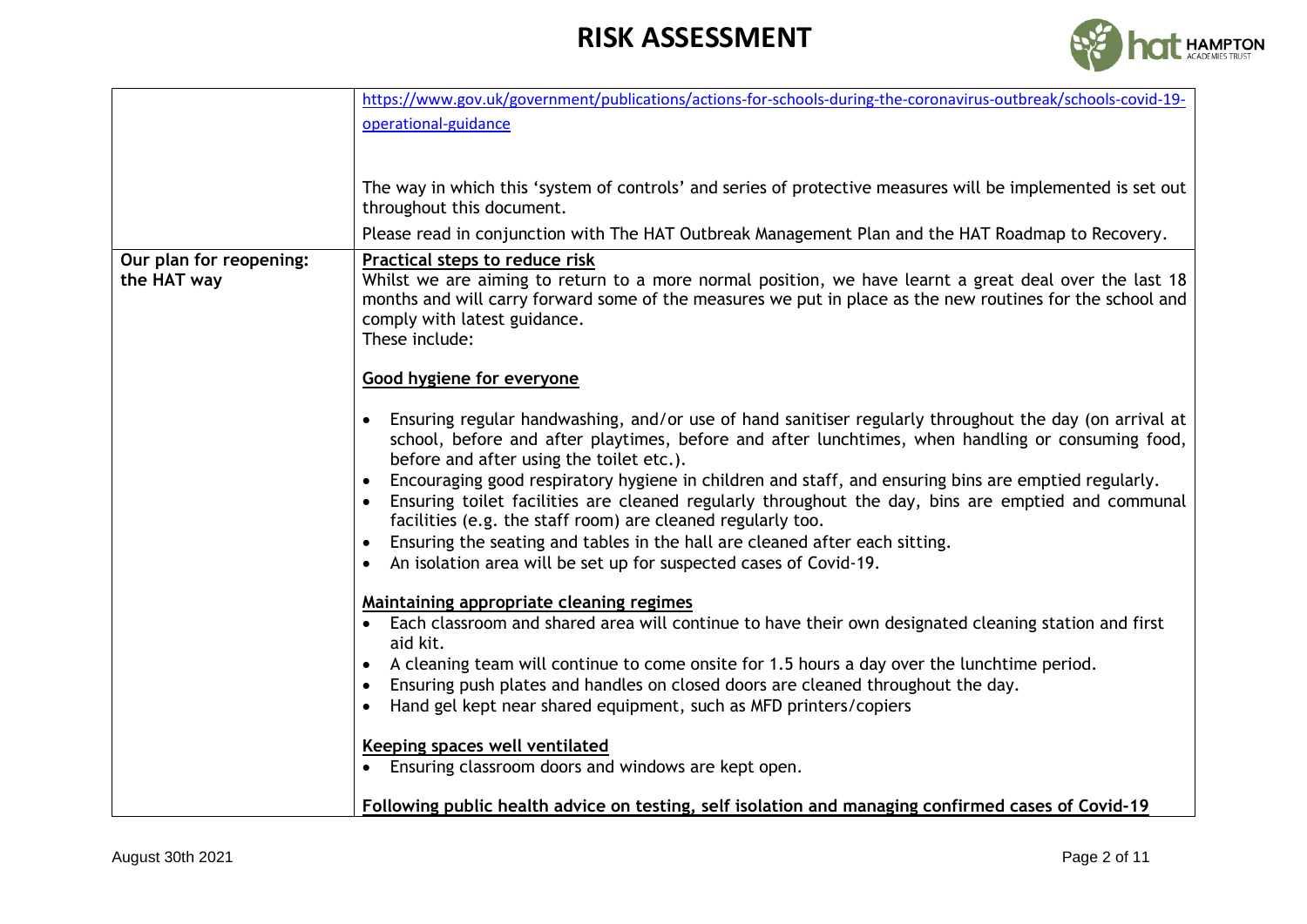

| Staff who have 'opted in' to the LTDs will continue to test twice a week in line with Government<br>expectations until the end of September 2021 (when arrangements will be reviewed)<br>Children and staff with symptoms of Covid-19 must remain at home until they have been tested; they<br>must then follow the Public Health advice regarding self-isolation for 10 days.<br>Encouraging staff, children and families to fully engage with the NHS Test, Track and Trace processes<br>to limit the spread of Covid-19.                                                                                                                                              |
|--------------------------------------------------------------------------------------------------------------------------------------------------------------------------------------------------------------------------------------------------------------------------------------------------------------------------------------------------------------------------------------------------------------------------------------------------------------------------------------------------------------------------------------------------------------------------------------------------------------------------------------------------------------------------|
| <b>Face coverings - Primary settings</b>                                                                                                                                                                                                                                                                                                                                                                                                                                                                                                                                                                                                                                 |
| There is some evidence to suggest that face coverings help protect the wearer and others against the spread<br>of infection because they cover the nose and mouth, which are the main confirmed sources of transmission<br>of COVID-19. On Friday 8 October 2021, due to the rising number of positive covid cases in the local area all<br>schools in Peterborough were notified by Public Health England to implement further Covid safety measures.<br>This included the wearing of a face coverings for adults in corridors and communal indoor areas. From<br>Tuesday 4 January 2022, the government recommended that this measure should be introduced nationally. |
| There is no need for teachers to wear a face covering in the classroom. However, some staff may prefer to<br>keep wearing a face covering in the classroom or have an individual risk assessment that recommends the<br>use of a face covering.                                                                                                                                                                                                                                                                                                                                                                                                                          |
| <b>School practicalities</b>                                                                                                                                                                                                                                                                                                                                                                                                                                                                                                                                                                                                                                             |
| Nursery, Year 1 and Year 2 to enter and exit school via their classroom doors. Year 3 and Year 4 (30<br>children) will enter and exit school via their stairwell. Parents waiting outside will have ample space for<br>social distancing.<br>Children will come in PE kits on their PE days.<br>Continue to use Teams for some meetings.<br>Keep the perspex screen at the school reception hatch, as extra protection for the staff liaising with<br>parents.<br>Parents and visitors will be admitted to school by prior invitation.                                                                                                                                   |
| Managing pupil and staff wellbeing and mental health<br>We will ensure that staff are supported with their own wellbeing and are given resources and strategies to<br>support children's wellbeing.                                                                                                                                                                                                                                                                                                                                                                                                                                                                      |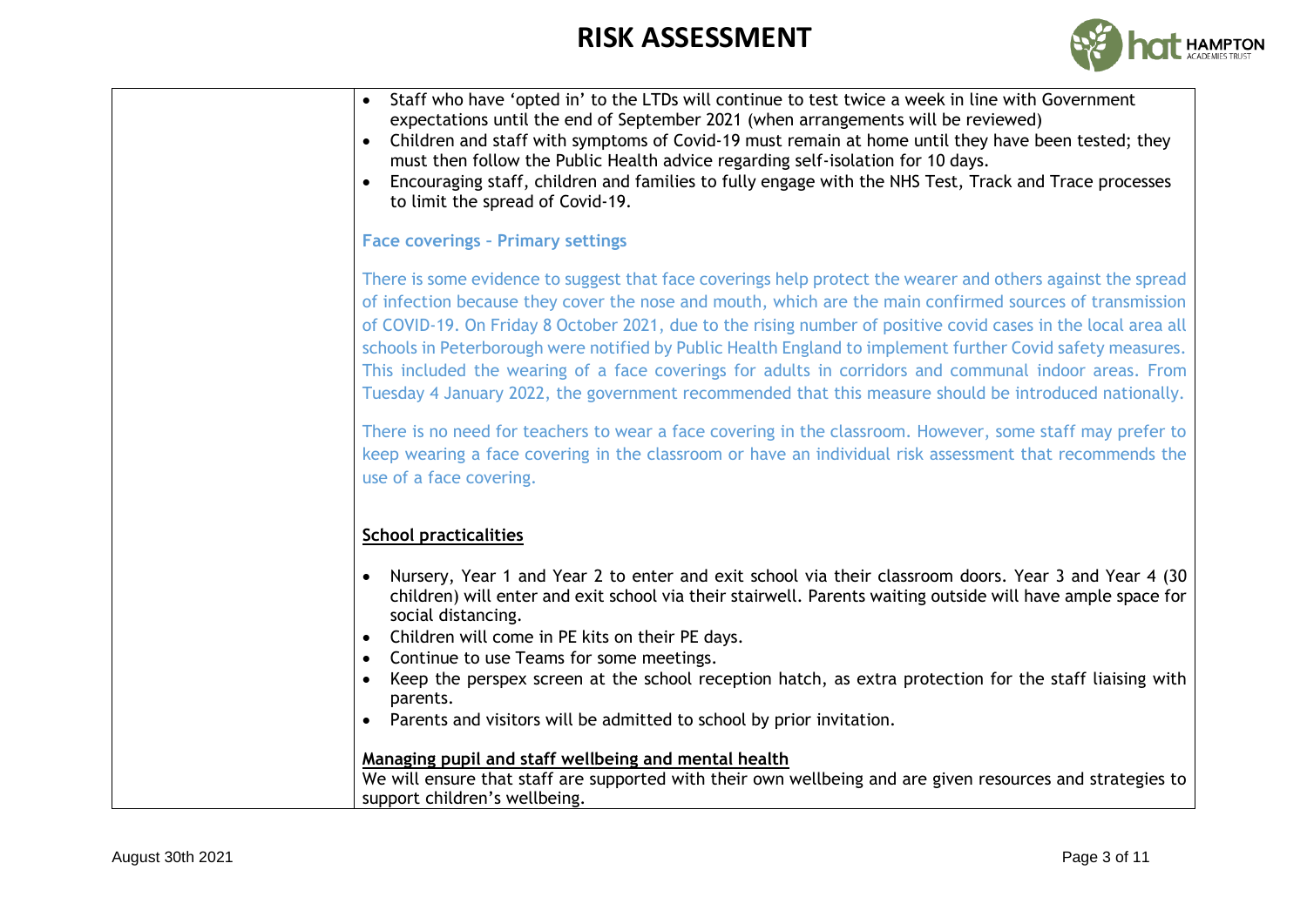

| Staff members will be advised to share their anxieties or concerns. We will continue our 'Staff Well-being<br>network' for staff who are required to isolate. We will draw upon the HAT HR team and our Employee<br>Assistance Programme as and when necessary. Regular wellbeing treats will be provided and virtual and face<br>to face social events for staff who wish to participate. |
|--------------------------------------------------------------------------------------------------------------------------------------------------------------------------------------------------------------------------------------------------------------------------------------------------------------------------------------------------------------------------------------------|
| Staff workload will continue to be a consideration to ensure that staff are able to maintain a good work: life<br>balance. This will include timetabled PPA sessions; realistic and workable expectations around planning,<br>teaching and marking etc.                                                                                                                                    |
| Teachers will be actively encouraged to plan activities to support the development of positive mental health<br>and wellbeing in children, and any significant concerns will be shared with Primary SLT. We have a range of<br>resources we can draw upon to support children with their own feelings, worries or anxieties.                                                               |
| Remote learning<br>Remote learning will be provided on a daily basis via Really School and the Website for any children who are<br>required to isolate. Paper packs could be made available on request. Further detail is available in our remote<br>learning plan, which is published in full on the school website.                                                                      |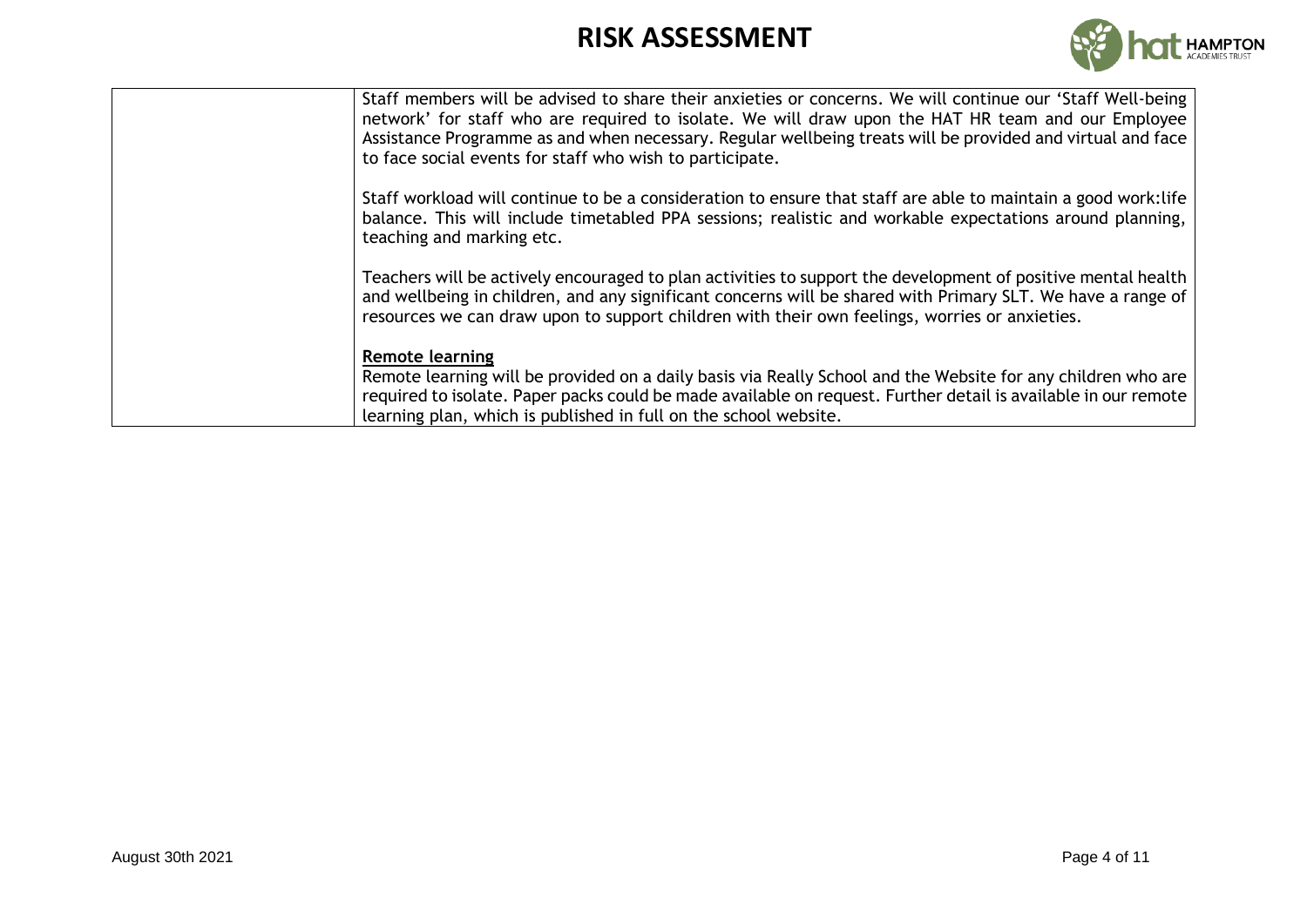

| What are the<br>hazards?            | Who might<br>be harmed<br>and how?                                           | What are you doing already?                                                                                                                                                                                                                                                                                                                                                                                                                                                                                                                                                                                                                                                                                                                                                                                                     | What further action is<br>necessary?                                                                                                                                                                                                                                                                                                          | <b>Action by</b><br>whom?      | <b>Action by</b><br>when?  | Done |
|-------------------------------------|------------------------------------------------------------------------------|---------------------------------------------------------------------------------------------------------------------------------------------------------------------------------------------------------------------------------------------------------------------------------------------------------------------------------------------------------------------------------------------------------------------------------------------------------------------------------------------------------------------------------------------------------------------------------------------------------------------------------------------------------------------------------------------------------------------------------------------------------------------------------------------------------------------------------|-----------------------------------------------------------------------------------------------------------------------------------------------------------------------------------------------------------------------------------------------------------------------------------------------------------------------------------------------|--------------------------------|----------------------------|------|
| Prevention and<br>infection control | All staff and<br>children<br>Any visitors<br>to site<br>Risk of<br>infection | Minimise contact with individuals who are unwell<br>$\bullet$<br>by ensuring that those who have coronavirus<br>(COVID-19) symptoms do not attend school.<br>If a child or adult shows symptoms, use the<br>$\bullet$<br>'Isolation Station' until they can go home. Trained<br>PPE Team to wear PPE when with child/adult.<br>Ensure all adults and children clean hands<br>$\bullet$<br>thoroughly more often than usual - provide<br>'cleaning stations' in each classroom to enable<br>this.<br>Ensure good respiratory hygiene by promoting the<br>$\bullet$<br>'catch it, bin it, kill it' approach.<br>Maintain increased cleaning regimes - lunchtime<br>and after school cleans using appropriate cleaning<br>products.<br>'Cleaning stations' in each classroom to enable<br>$\bullet$<br>basic clean throughout day. | Ensure sufficient stocks of<br>$\bullet$<br>soap, hand gel, tissues, gloves<br>and anti-viral spray for<br>cleaning stations.<br>Deep clean of rooms used after<br>$\bullet$<br>a confirmed positive case of<br>Covid 19.<br>Agree new daytime clearning<br>$\bullet$<br>rota for September 2021.<br>Ensure sufficient bins around<br>school. | Site Manager<br>HoS            | 06/09/21<br>By<br>06/01/22 |      |
| Ventiliation                        | All staff and<br>children                                                    | Ensure rooms are well-ventilated (i.e. windows<br>$\bullet$<br>and doors open).<br>When the heating is switched on, each classroom<br>$\bullet$<br>must have regular periods of ventilation.<br>Classroom windows should be opened for the last<br>five minutes of each teaching session and the first<br>five minutes of the subsequent sessions (after<br>breaks etc).<br>As a new school carbon dioxide monitors are<br>$\bullet$<br>positioned in each classroom to provide an<br>indication of the ventilation of each room. They<br>are not an indicator of infection risk.                                                                                                                                                                                                                                               | Staff to be reminded about<br>$\bullet$<br>cleaning regimes and opening<br>doors/windows.<br>SLT to ensure that ventilation<br>$\bullet$<br>guidance is followed by all<br>staff.<br>Staff to notify SLT and site if<br>CO2 levels consistently exceed<br>800ppm to assess how<br>additional ventilation may be<br>achieved.                  | HoS<br><b>SLT</b><br>All staff | Ongoing                    |      |
| Response to any<br>infection        | All staff and<br>children<br>Any visitors<br>to site<br>Risk of<br>infection | Contain any outbreak by following LA/PHE advice.<br>$\bullet$<br>Refer to 'HAT Outbreak Management Plan'.<br>$\bullet$                                                                                                                                                                                                                                                                                                                                                                                                                                                                                                                                                                                                                                                                                                          | Staff to follow LA/PHE advice<br>$\bullet$<br>and policy.<br>Inform LA of confirmed cases.                                                                                                                                                                                                                                                    | HoS<br>Trust                   | Ongoing                    |      |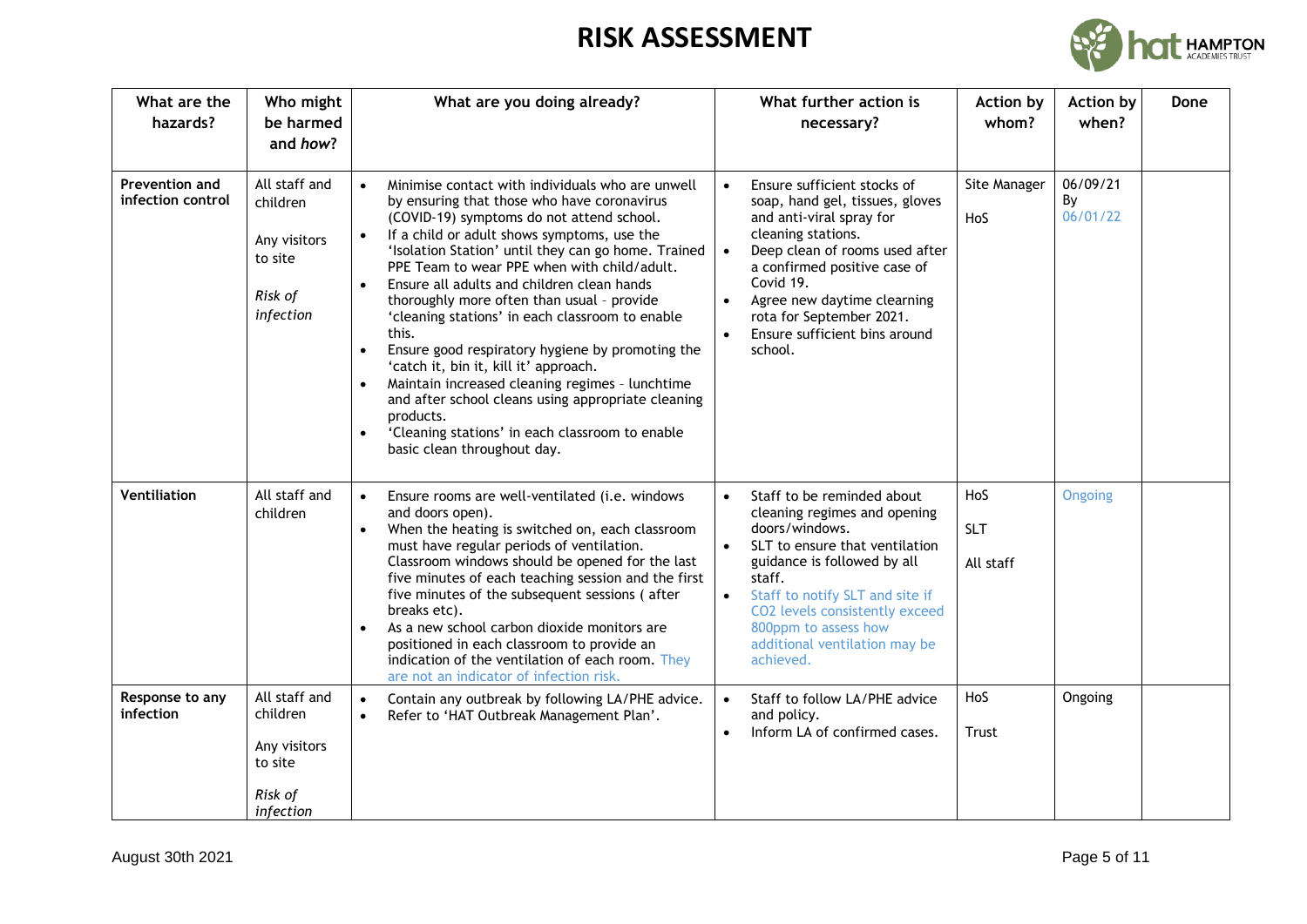

| What are the<br>hazards?       | Who might<br>be harmed<br>and how?                                                                                                                                              | What are you doing already?                                                                                                                                                                                                                                                                                                                                                                                                 | What further action is<br>necessary?                                                                                                                     | <b>Action by</b><br>whom?                                                                     | <b>Action by</b><br>when? | Done |
|--------------------------------|---------------------------------------------------------------------------------------------------------------------------------------------------------------------------------|-----------------------------------------------------------------------------------------------------------------------------------------------------------------------------------------------------------------------------------------------------------------------------------------------------------------------------------------------------------------------------------------------------------------------------|----------------------------------------------------------------------------------------------------------------------------------------------------------|-----------------------------------------------------------------------------------------------|---------------------------|------|
| <b>Testing for</b><br>Covid-19 | Pupils and<br>staff may be<br>harmed by<br>not<br>identifying<br>those in our<br>school<br>community<br>who are<br>infected, but<br>are<br>asymptomatic<br>Risk of<br>infection | In line with DfE guidance, we have introduced<br>$\bullet$<br>Covid testing for staff from 25 January 2021.<br>Engage with NHS Test and Trace in the case of a<br>$\bullet$<br>positive result.                                                                                                                                                                                                                             | Ensure staff have sufficient<br>$\bullet$<br>testing kits for start of term.<br>Log any identified positive<br>$\bullet$<br>cases with the trust and LA. | HoS                                                                                           | Ongoing                   |      |
| Cleaning                       | All staff and<br>children<br>Risk of<br>infection if<br>areas are not<br>cleaned<br>thoroughly<br>each day.                                                                     | Lunchtime cleaning - 1 cleaner onsite daily 11:45-<br>$\bullet$<br>1:15 to ensure all lunchtime tables cleasned<br>between sittings.<br>After school cleaning - 2.5 hours of cleaning per<br>$\bullet$<br>night.<br>Each classroom continues to have a cleaning<br>station to enable Teacher/TA to clean throughout<br>the day.<br>Cleaning stations (soap, anti-viral spray and gel)<br>in staff toilets and shared areas. |                                                                                                                                                          | Site Manager                                                                                  | Ongoing                   |      |
| Waste                          | All staff and<br>children<br>Refuse<br>collectors<br>Risk of<br>infection if<br>waste is not<br>disposed of in<br>appropriate<br>way                                            | Continue daily emptying of all bins.<br>$\bullet$<br>All classrooms to have lidded bins and no other<br>$\bullet$<br>bins.<br>Waste linked to first aid to be disposed of in<br>$\bullet$<br>separate bin in disabled toilet area, in accordance<br>with normal procedures.                                                                                                                                                 |                                                                                                                                                          | Site Manager<br>Cleaning<br>team<br>First<br>aiders/staff<br>dealing with<br>intimate<br>care | Daily                     |      |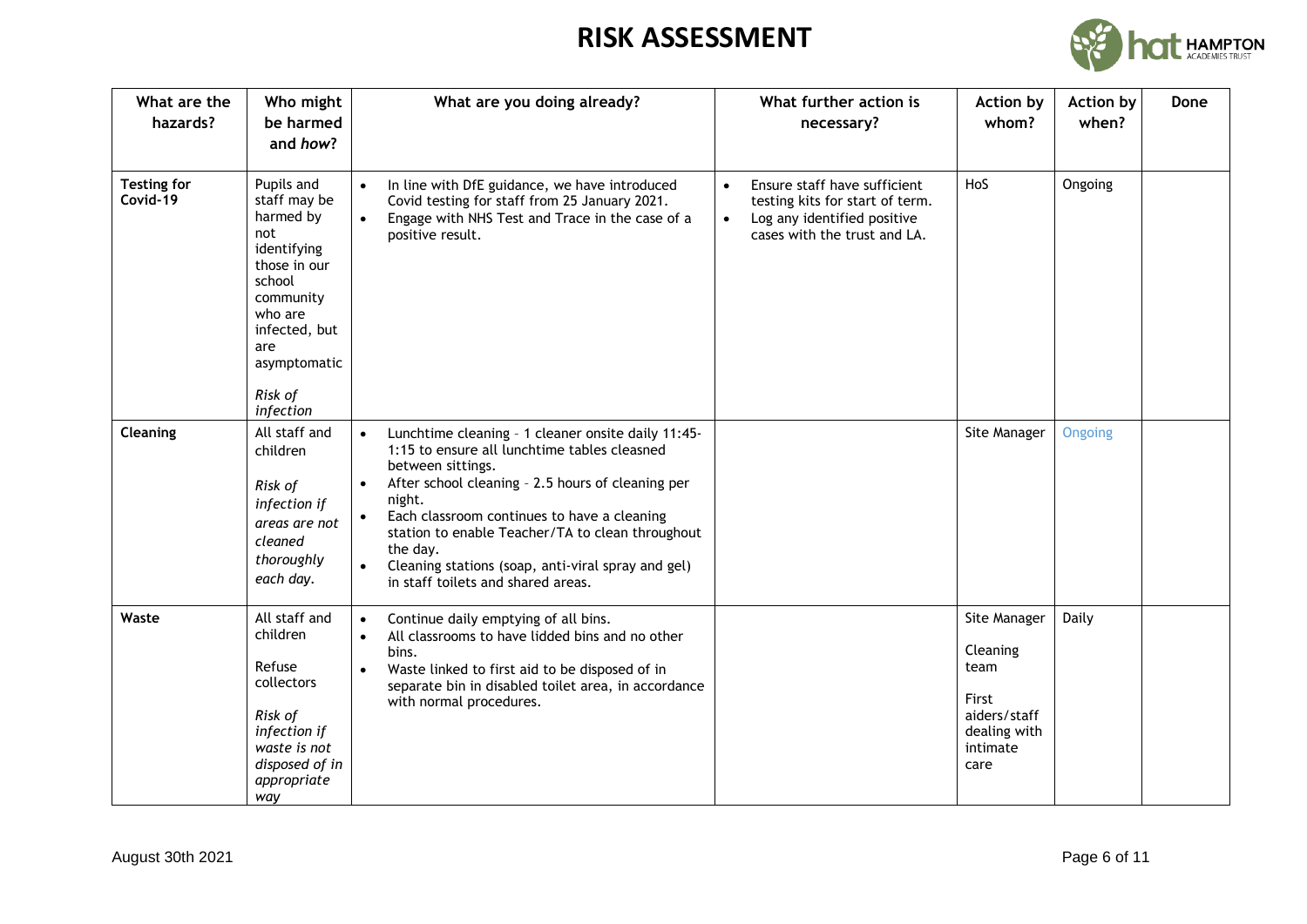

| What are the<br>hazards?                                             | Who might<br>be harmed<br>and how?                                                                                                                                                           | What are you doing already?                                                                                                                                                                                                                                                                                                                                                                                                                                                                                                                       | What further action is<br>necessary?                                                                                                                                                                                                                                                                                                                                                                                                                                                                                                        | <b>Action by</b><br>whom? | <b>Action by</b><br>when?                                                                                                                         | Done |
|----------------------------------------------------------------------|----------------------------------------------------------------------------------------------------------------------------------------------------------------------------------------------|---------------------------------------------------------------------------------------------------------------------------------------------------------------------------------------------------------------------------------------------------------------------------------------------------------------------------------------------------------------------------------------------------------------------------------------------------------------------------------------------------------------------------------------------------|---------------------------------------------------------------------------------------------------------------------------------------------------------------------------------------------------------------------------------------------------------------------------------------------------------------------------------------------------------------------------------------------------------------------------------------------------------------------------------------------------------------------------------------------|---------------------------|---------------------------------------------------------------------------------------------------------------------------------------------------|------|
| <b>Equality Impact</b><br>Assessment                                 | Staff & Pupils<br>Greater risk<br>of infection                                                                                                                                               | A equality impact assessment has been completed<br>$\bullet$<br>and can be found on Staff Shared Drive.<br>BAME risk assessment has been completed with<br>$\bullet$<br>staff as appropriate.<br>Risk assessments have been carried out and<br>$\bullet$<br>reviewed with staff who were previously<br>designated as clinically vulnerable or extremely<br>clininically vulnerable, including pregnant staff<br>$(7+$ months).                                                                                                                    | Review BAME RA with member<br>$\bullet$<br>of staff.<br>On-going monitoring and<br>$\bullet$<br>review of risk assessments and<br>arrangements for staff and<br>pupils deemed to be<br>vulnerable.                                                                                                                                                                                                                                                                                                                                          | HoS<br>HR Team            | Review by<br><b>HAT HR</b><br>September<br>2021<br>January<br>2022                                                                                |      |
| <b>First Aid and</b><br>Pupils with<br>medical needs                 | First aiders<br>Staff trained<br>to support<br>key children<br>Risk of<br>infection due<br>to<br>involvement<br>with bodily<br>fluids                                                        | Staff to be provided with appropriate PPE (gloves,<br>$\bullet$<br>aprons, visors).<br>Ensure sufficient trained staff onsite to support<br>$\bullet$<br>pupil.                                                                                                                                                                                                                                                                                                                                                                                   |                                                                                                                                                                                                                                                                                                                                                                                                                                                                                                                                             | HoS<br><b>EYFS LEAD</b>   | Weekly<br>review of<br>care                                                                                                                       |      |
| Children with<br>EHCP -<br>behaviour,<br>intimate care<br>needs etc. | TAs<br>supporting<br>chn<br>Child<br>themselves<br>Other<br>children<br>Risk of<br>infection if<br>social<br>distancing<br>cannot be<br>adhered to &<br>involvement<br>with bodily<br>fluids | Individual care plans in place for children<br>$\bullet$<br>requiring intimate care; identifying needs and our<br>management of those needs.<br>Adults working withidentified children provided<br>$\bullet$<br>with appropriate PPE (i.e. visor, gloves) if child<br>mouths resources/dribbles etc.<br>Appropriate cleaning materials provided for<br>$\bullet$<br>sensory resources child uses (e.g. Milton<br>sterilisers).<br>Sensory rooms cleaned after use.<br>$\bullet$<br>Individualised timetables in place to meet needs.<br>$\bullet$ | Regular review of care<br>$\bullet$<br>plans/RAs if guidance changes.<br>If behaviour is deemed<br>$\bullet$<br>inappropriate and puts child,<br>other children or staff at a<br>higher risk of infection, review<br>RA and consider whether<br>placement can continue.<br>If child with EHCP is not in<br>school due to shielding or<br>parent choice, appropriate<br>home learning to be provided<br>with SENDCO carrying out<br>regular well-being calls.<br>SENDCO to ensure TA team are<br>clear about procedures and<br>expectations. | <b>SENDCO</b><br>HoS      | All docs<br>are in<br>place for<br>new EYFS<br>children<br>with EHCPs<br>by 13th<br>Sept.<br>Review as<br>needed<br>during<br>lockdown<br>period. |      |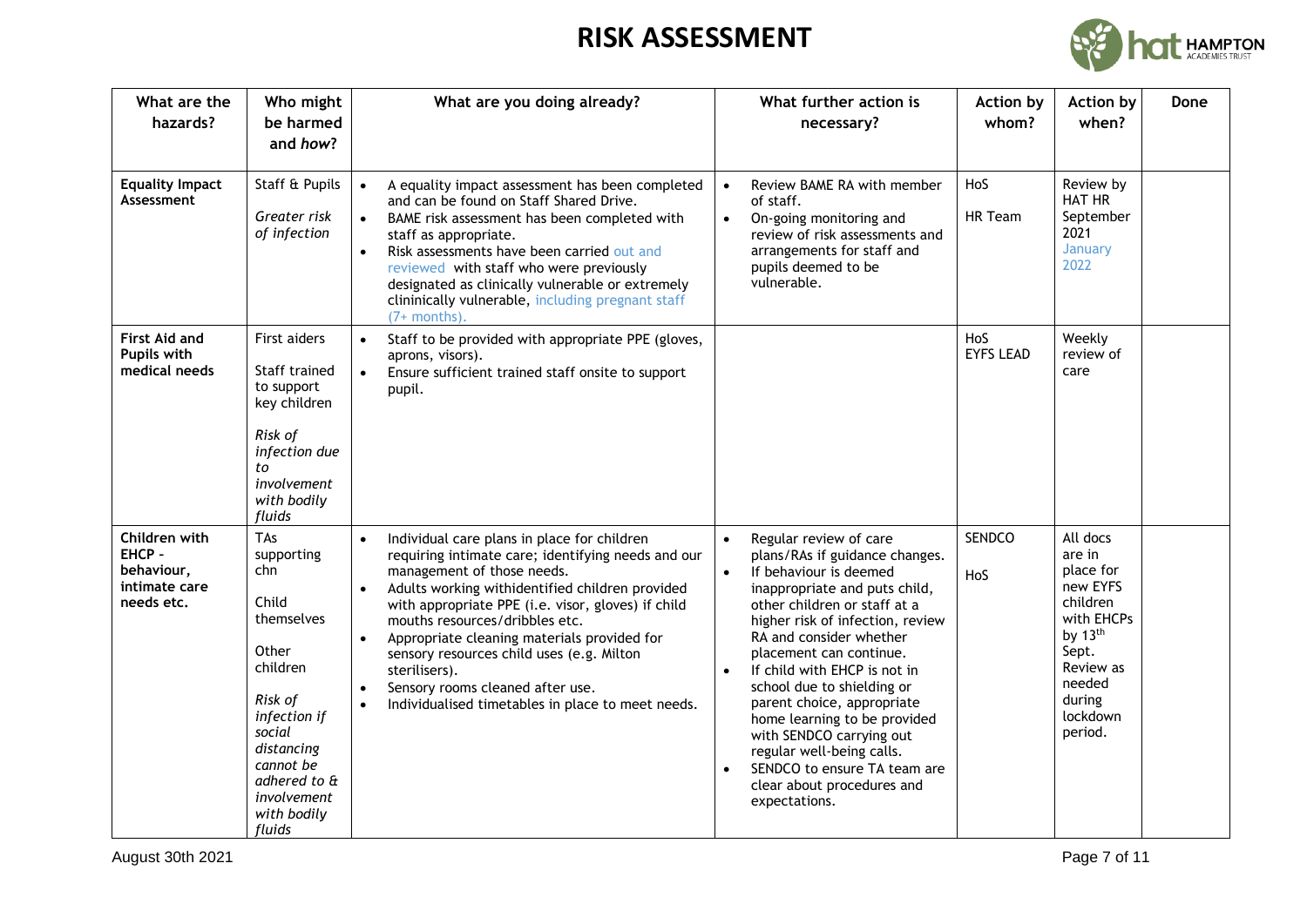

| What are the<br>hazards?                            | Who might<br>be harmed<br>and how?                                                                                                                                                                                                                                | What are you doing already?                                                                                                                                                                                                                                                                                                                                                                                                   | What further action is<br>necessary?                                                                                                                                                   | Action by<br>whom?      | Action by<br>Done<br>when?                                                                                       |  |
|-----------------------------------------------------|-------------------------------------------------------------------------------------------------------------------------------------------------------------------------------------------------------------------------------------------------------------------|-------------------------------------------------------------------------------------------------------------------------------------------------------------------------------------------------------------------------------------------------------------------------------------------------------------------------------------------------------------------------------------------------------------------------------|----------------------------------------------------------------------------------------------------------------------------------------------------------------------------------------|-------------------------|------------------------------------------------------------------------------------------------------------------|--|
| Hygiene                                             | All staff and<br>pupils<br>Risk of<br>infection if<br>strict hygiene<br>not adhered<br>to                                                                                                                                                                         | Weekly monitoring of stock and ordering as<br>$\bullet$<br>needed.<br>Each classroom will be given a cleaning station<br>$\bullet$<br>including soap, hand gel and anti-bac spray.<br>Hand washing/cleaning routines in place -<br>$\bullet$<br>enter/exit school, before/after playtimes and<br>lunchtimes, in between learning activities as<br>deemed necessary, after use of some resources,<br>after using the toilet.   | Monitor supplies.                                                                                                                                                                      | Site Manager            | Review<br>weekly                                                                                                 |  |
| <b>Accident</b><br>reporting Covid-<br>19 incidents | All staff<br>Risk of<br>infection                                                                                                                                                                                                                                 | Follow the Health & Safety Executive recently<br>$\bullet$<br>updated 'Reporting of Injuries, Diseases and<br>Dangerous Occurrences regulations (RIDDOR)'<br>document to report possible or actual exposure to<br>the Covid-19 virus as a result of, or in connection<br>with, a work activity.                                                                                                                               | Seek advice from the Trust and<br>its H&S consultants as<br>appropriate.                                                                                                               | HoS<br><b>SE</b>        | As needed                                                                                                        |  |
| Personal<br>Protective<br>Equipment                 | Staff<br>attending to<br>child who is<br>unwell/<br>injured<br>Staff<br>providing<br>intimate care<br>Staff meeting<br>and greeting<br>parents/<br>visitors to<br>site<br>Risk of<br>infection due<br>to social<br>distaincing<br>not always<br>being<br>possible | Standard PPE for intimate care continues to be in<br>$\bullet$<br>place.<br>All PPE is disposable and will be disposed of<br>$\bullet$<br>appropriately.<br>PPE pack from Local Authority is securely stored<br>$\bullet$<br>Team of SLT and First Aiders has been created for<br>$\bullet$<br>use of PPE for children/staff displaying Covid-19<br>symptoms. All have confirmed they have read<br>guidance and watched film. | Reminder to all staff about<br>$\bullet$<br>those who are able to use PPE<br>for children/staff with Covid-<br>19 symptoms.<br>Share Trust FAQ re: PPE with<br>$\bullet$<br>all staff. | HoS<br><b>EYFS LEAD</b> | Review in<br>line with<br>guidance.<br>Staff<br>updates<br>and this<br>document<br>to be<br>shared by<br>3/9/21. |  |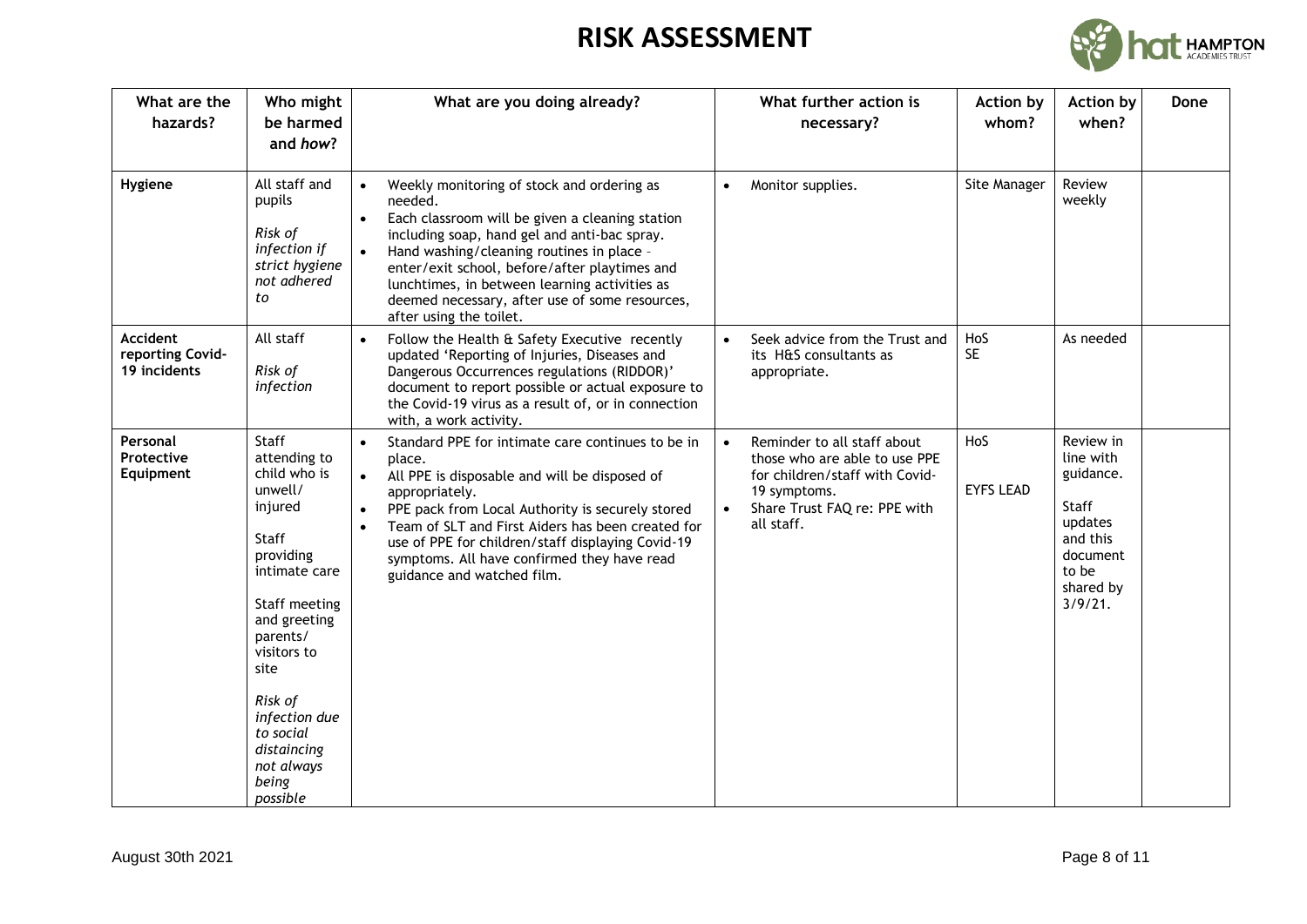

| What are the<br>hazards?       | Who might<br>be harmed<br>and how?                                            | What are you doing already?                                                                                                                                                                                                                                                                                                                                                                                                                                                                                                                                                                                                                                                                                                                                       | What further action is<br>necessary?                                                                                                                                                                                     | <b>Action by</b><br>whom? | Action by<br>when?                  | Done |
|--------------------------------|-------------------------------------------------------------------------------|-------------------------------------------------------------------------------------------------------------------------------------------------------------------------------------------------------------------------------------------------------------------------------------------------------------------------------------------------------------------------------------------------------------------------------------------------------------------------------------------------------------------------------------------------------------------------------------------------------------------------------------------------------------------------------------------------------------------------------------------------------------------|--------------------------------------------------------------------------------------------------------------------------------------------------------------------------------------------------------------------------|---------------------------|-------------------------------------|------|
| <b>Face-coverings</b>          | Staff and<br>adult visitors                                                   | DfE guidance (27.8.21) states:<br>'Face coverings are no longer advised for pupils, staff<br>and visitors either in classrooms or in communal<br>areas.'<br>However, the Trust takes the view that we will<br>strongly encourage adult visitors to site to continue to<br>wear a face-covering, on the basis that this is a<br>recommendation in wider society, when mixing with<br>adults beyond your normal family or work circle.<br>Staff may continue to wear face-coverings, should<br>they wish. Some staff may be recommended to wear<br>a face-covering as part of their individual risk<br>assessment.<br>DfE guidance (05/01/2022) states:<br>Face coverings are encouraged for pupils, staff and<br>visitors in classrooms and indoor communal areas. | This will be reviewed regularly<br>and requirements may change<br>at short notice depending upon<br>local and national public<br>health advice or when acting<br>in accodracne with the HAT<br>Outbreak Management Plan. | HT<br>Trust SLT           | Review in<br>line with<br>guidance. |      |
| Signage                        | Staff and<br>pupils<br>Risk of<br>infection if<br>rules are not<br>adhered to | Poster on main door reminding parents/carers<br>$\bullet$<br>about use of hand gel if they enter the school<br>reception area and also encourage wearing a face<br>covering.<br>Constant verbal reminders by all staff.                                                                                                                                                                                                                                                                                                                                                                                                                                                                                                                                           | Refresh signage where<br>necessary.                                                                                                                                                                                      | <b>HT</b><br>Admin team   | Ongoing                             |      |
| Spead amongst<br>staff         | Staff                                                                         | Ensure a maximum number of adults signage is<br>$\bullet$<br>placed on communal areas.<br>Promote social distancing within indoor spaces.<br>$\bullet$                                                                                                                                                                                                                                                                                                                                                                                                                                                                                                                                                                                                            | Refresh signage on staffroom<br>$\bullet$<br>door to $8/4$<br><b>School Office 2</b><br>$\bullet$<br>Reconfigure seating to<br>$\bullet$<br>promote distancing                                                           | Site Team                 | 01/09/21<br>06/01/22                |      |
| Year/phase/house<br>assemblies | Staff / Pupils<br>Risk of<br><b>Infection</b>                                 | 1. For the first two weeks of term there will be no<br>indoor assemblies in the trust's Hampton schools,<br>following LA advice to avoid large gatherings at<br>the start of term<br>There will be no whole school assemblies at Hampton<br>Lakes this half term                                                                                                                                                                                                                                                                                                                                                                                                                                                                                                  | Review on 17 September and<br>fortnightly thereafter<br>Scope for outdoor gathering in fine<br>weather                                                                                                                   | Head of<br>School         | 01/09/202<br>1<br>06/01/22          |      |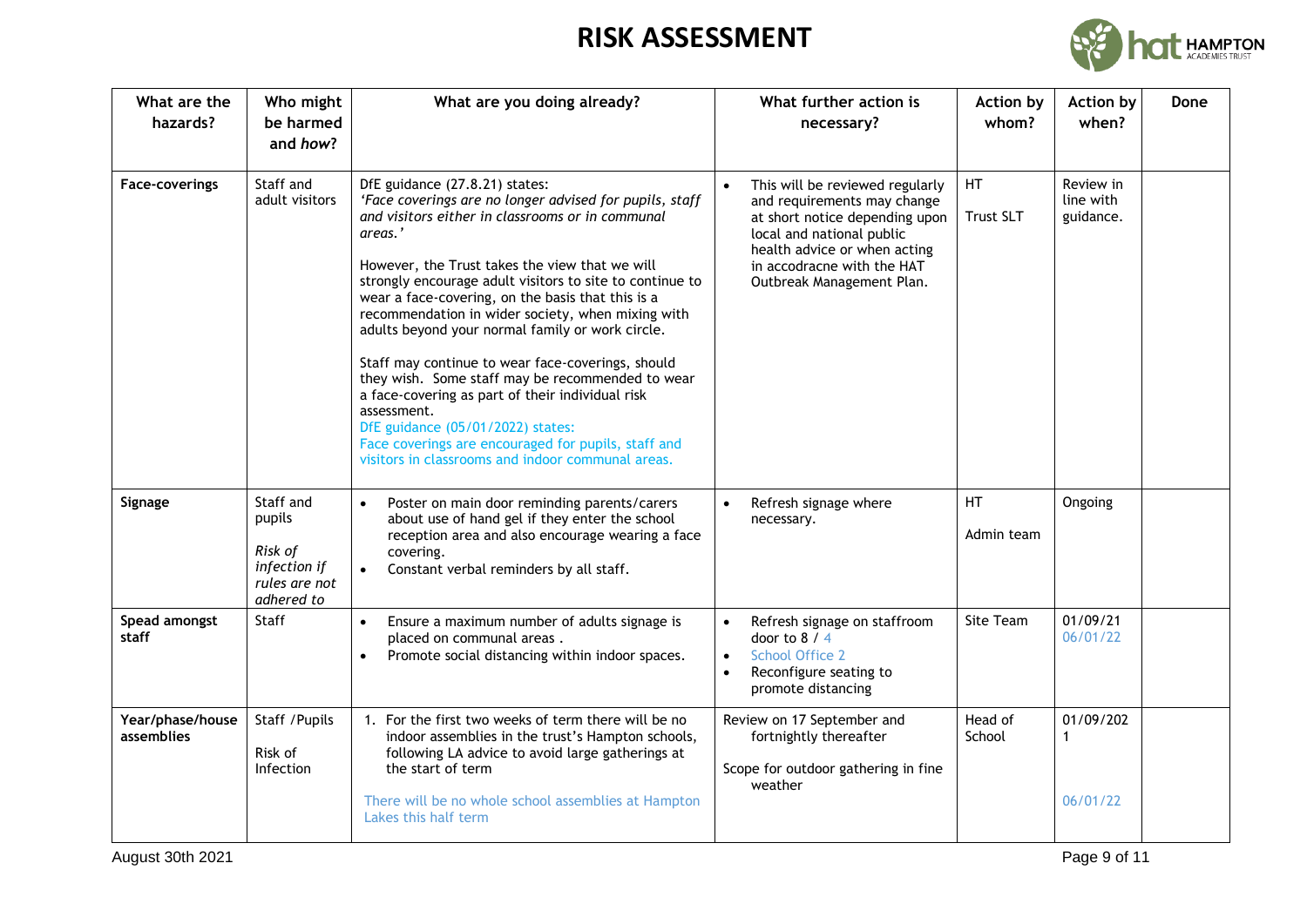

#### **Part 3: Revisions, updates, additions and amendments – to be completed following fortnightly reviews**

| Date | Page no. | <b>Updates</b> | Further action required | Action by<br>whom? | Action by<br>when? | Done |
|------|----------|----------------|-------------------------|--------------------|--------------------|------|
|      |          |                |                         |                    |                    |      |
|      |          |                |                         |                    |                    |      |
|      |          |                |                         |                    |                    |      |
|      |          |                |                         |                    |                    |      |
|      |          |                |                         |                    |                    |      |
|      |          |                |                         |                    |                    |      |
|      |          |                |                         |                    |                    |      |
|      |          |                |                         |                    |                    |      |
|      |          |                |                         |                    |                    |      |
|      |          |                |                         |                    |                    |      |
|      |          | $\sim$         |                         |                    |                    |      |
|      |          |                |                         |                    |                    |      |
|      |          |                |                         |                    |                    |      |
|      |          |                |                         |                    |                    |      |
|      |          |                |                         |                    |                    |      |
|      |          |                |                         |                    |                    |      |

#### **Useful Guidance**

Schools coronavirus (COVID-19) operational guidance: August 2021 January 2022 [here](https://www.gov.uk/government/publications/actions-for-schools-during-the-coronavirus-outbreak/schools-covid-19-operational-guidance)

The Government Guidance for safe working in education, childcare and children's social care settings, including the use of personal protective equipment (PPE) [here](https://www.gov.uk/government/publications/safe-working-in-education-childcare-and-childrens-social-care/safe-working-in-education-childcare-and-childrens-social-care-settings-including-the-use-of-personal-protective-equipment-ppe)

The Government Guidance for implementing protective measures in educational and childcare settings can be found [here](https://www.gov.uk/government/publications/coronavirus-covid-19-implementing-protective-measures-in-education-and-childcare-settings/coronavirus-covid-19-implementing-protective-measures-in-education-and-childcare-settings#class-or-group-sizes)

COVID-19: PE teaching in schools and settings can be found [here](https://www.cambslearntogether.co.uk/asset-library/Corona-Virus-Schools/PE-Covid-Guidance.pdf)

COVID-19: guidance on supporting children and young people's mental health and wellbeing can be found [here](https://www.gov.uk/government/publications/covid-19-guidance-on-supporting-children-and-young-peoples-mental-health-and-wellbeing)

August 30th 2021 Page 10 of 11